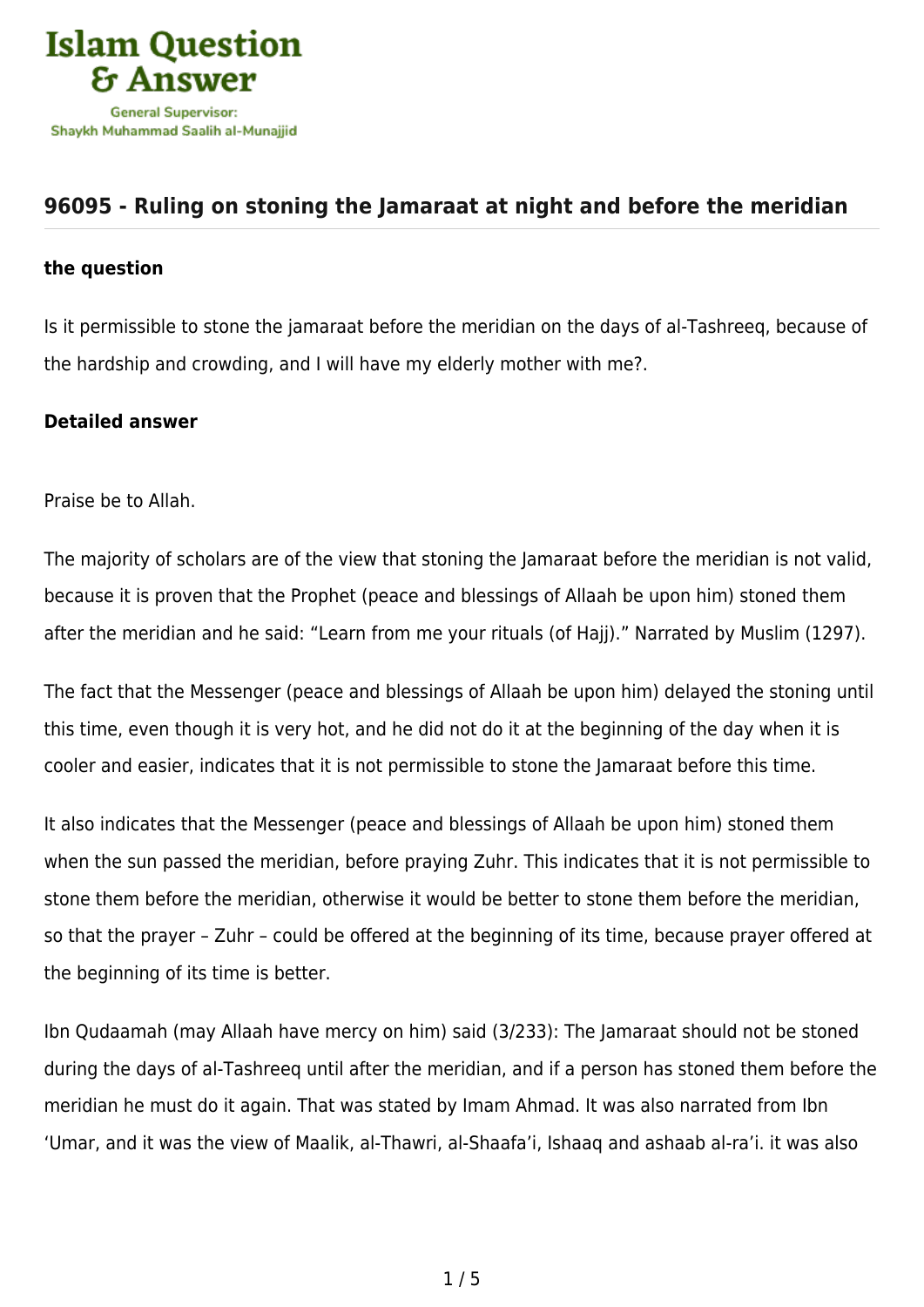

narrated from al-Hasan and 'Ata'. But Ishaaq and ashaab al-ra'i granted a concession allowing stoning before the meridian on the day of departure and he should not depart until after the meridian. Something similar was narrated from Ahmad too. And 'Ikrimah also granted a concession concerning that. Tawoos said: He may stone the Jamaraat before the meridian and depart before it too.

Then he quoted the evidence that it is not permissible to stone the Jamaraat before the meridian by noting that the Prophet (peace and blessings of Allaah be upon him) only stoned them after the meridian, because 'Aa'ishah (may Allaah be pleased with her) said: The Jamarah is to be stoned after the sun passes the meridian. And when describing the Hajj of the Prophet (peace and blessings of Allaah be upon him), Jaabir said: I saw the Messenger of Allaah (peace and blessings of Allaah be upon him) stoning the Jamarah at the forenoon on the day of Sacrifice, and after that he stoned it after the sun had passed the meridian. And the Prophet (peace and blessings of Allaah be upon him) said: "Learn from me your rituals (of Hajj)."

Ibn 'Umar said: We used to wait until the sun passed its meridian, then we stoned (the Jamaraat). Any time a person stones the Jamaraat after the meridian is acceptable, but it is mustahabb to hasten to do it when the sun passes the meridian, as Ibn 'Umar said.

Based on this, stoning the Jamaraat after the meridian is what is supported by the strongest evidence and by most opinions, and it is more on the safe side with regard to worship, because the one who does that, his stoning is valid according to scholarly consensus. But if a person stones them before the meridian, there is a difference of scholarly opinion concerning his stoning, rather it is not valid according to the majority of scholars.

With regard to what you mentioned about the overcrowding, there is overcrowding before the meridian too, especially since many people take the matter lightly and follow this weak opinion.

If you do the stoning just before 'Asr or after, there may be less crowding.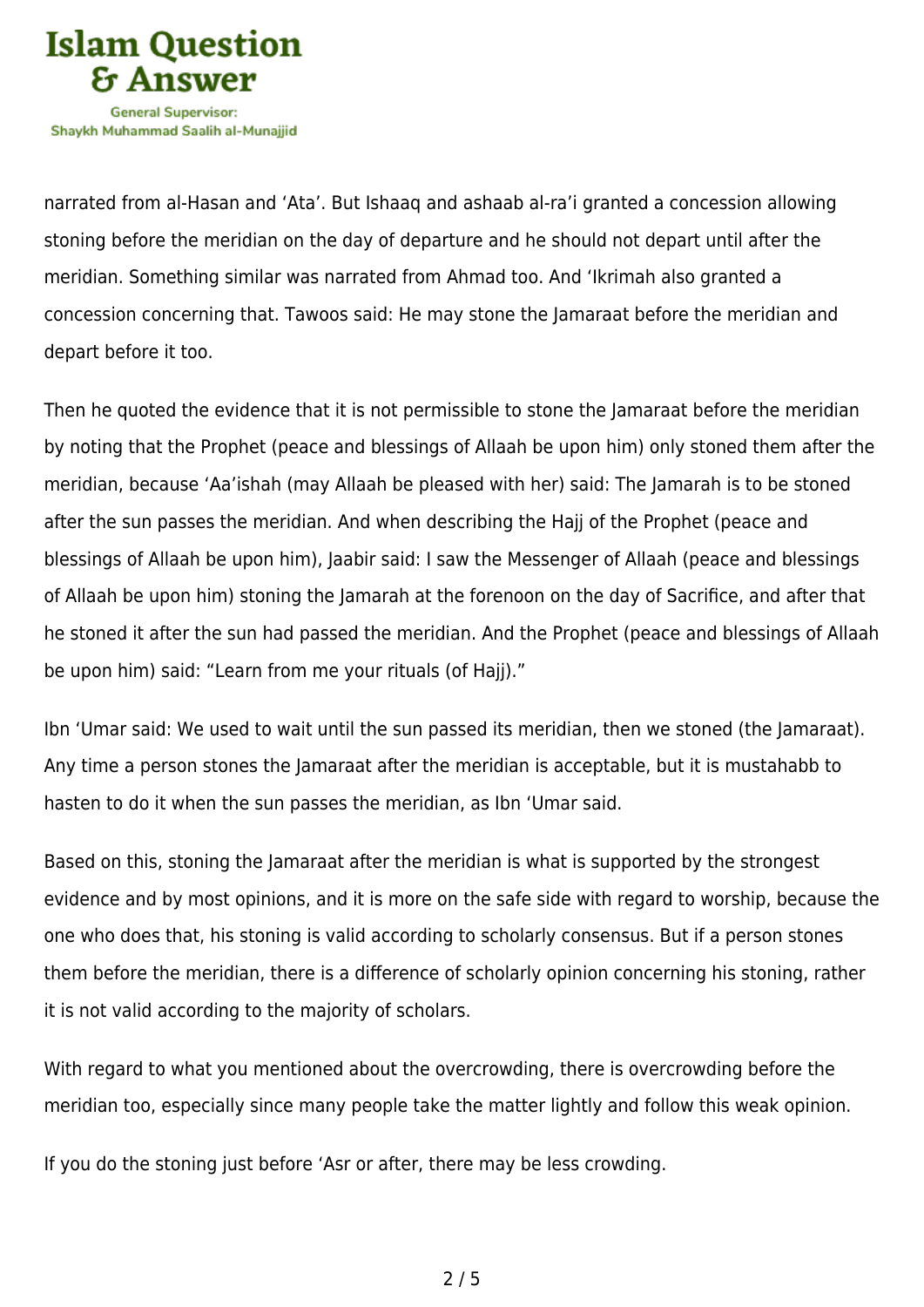

It should noted that it is permissible to stone the Jamaraat at night, especially with your elderly mother being there. That is better than doing it before the meridian, because there is no evidence that suggests that the end of the time for stoning comes at sunset. So a number of fuqaha' are of this view, and it is the view of the Hanafis and Shaafa'is.

See: Badaa'i' al-Sanaa'ai' (2/138); al-Bahr al-Raa'iq (2/374); Tuhfat al-Muhtaaj (4/125); Nihaayat al-Muhtaaj (3/311).

Al-Bukhaari (1723) narrated that Ibn 'Abbaas (may Allaah be pleased with him) said: The Prophet (peace and blessings of Allaah be upon him) was asked: I stoned (the Jamaraat) after evening came. He said: "It does not matter."

There is no evidence that states the end of the time for stoning, which indicates that it may be done at night.

Shaykh Ibn Baaz (may Allaah have mercy on him) said: There is no evidence that it is not allowed to stone the Jamaraat at night, and the basic principle is that it is permissible. But it is better to stone it during the day on the day of Eid and after the meridian on the three days (of al-Tashreeq) if possible. Stoning at night is only valid for the day of which the sun has set, it is not valid for the day after.

The one who missed out on stoning the Jamarah on the day of Eid may stone it on the night before the eleventh (of Dhu'l-Hijjah) until the end of the night; and the one who missed the stoning before sunset on the day of the eleventh may stone the Jamaraat after sunset during the night before the twelfth; and the one who missed the stoning before sunset on the day of the twelfth may stone the Jamaraat after sunset during the night before the thirteenth; but the one who missed the stoning before sunset on the day of the thirteenth has missed the stoning and must offer a sacrifice, because the time for stoning ends altogether at sunset on the thirteenth.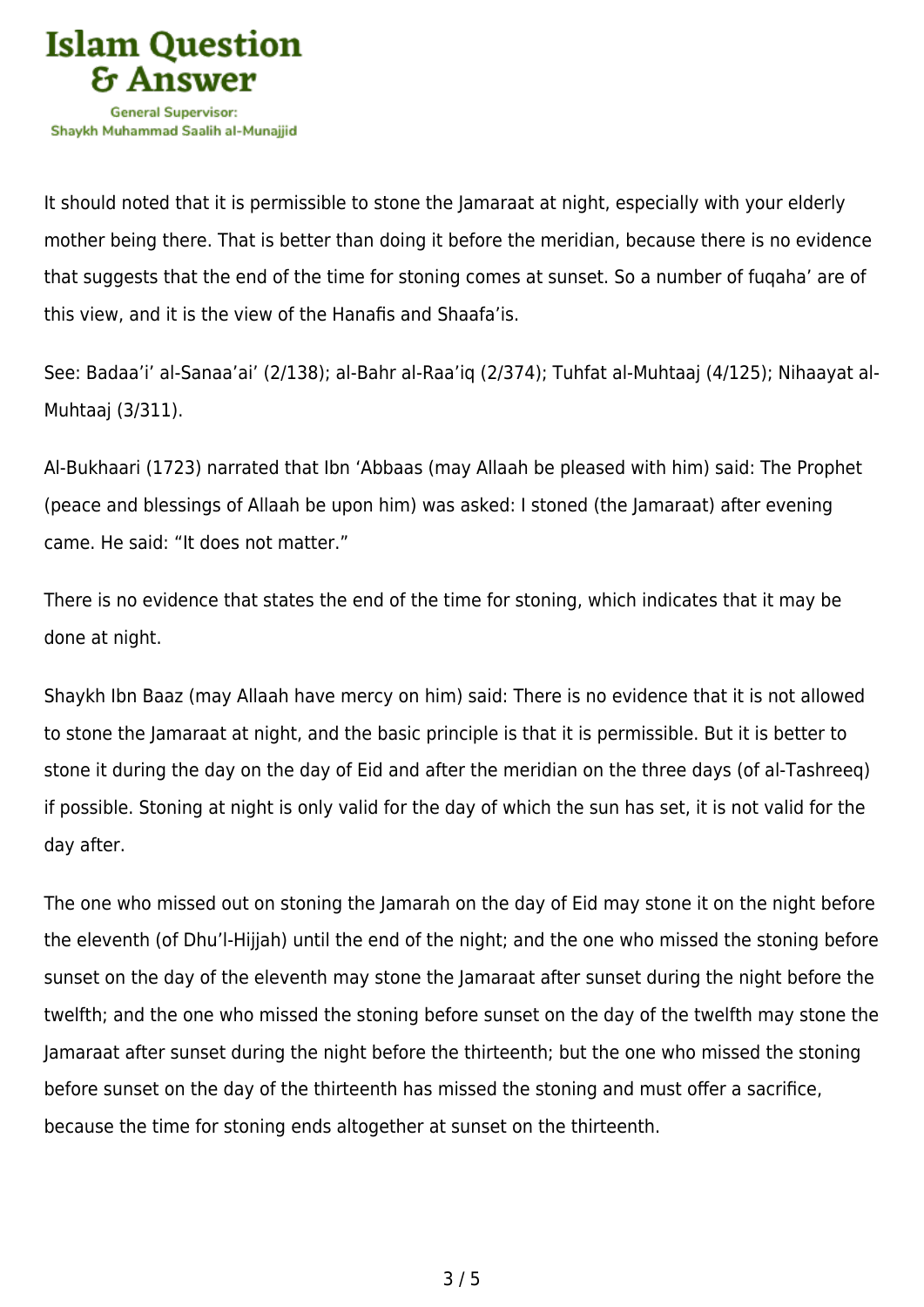

End quote from Fataawa al-Shaykh Ibn Baaz (16/144).

Shaykh Ibn 'Uthaymeen (may Allaah have mercy on him) was asked: You know about the crowding that affects women at the time of Hajj, and they are not able to perform the rituals in some places. The scholars have issued fatwas stating that women may stone the Jamaraat at night. Can a woman's wali (guardian) go and stone the Jamaraat for himself as well as for her, or should he go during the day too, and only accompany her at night?

He replied: The correct view is that stoning the Jamaraat at night is permissible, except on the night before Eid, when it is not permissible except at the end of the night. Similarly, on the twelfth he should not delay it until the night (unless he wants to hasten on), because if he delays it until night, he will have to stay until the thirteenth, and similarly the stoning on the thirteenth should not be delayed until night, because the days of al-Tashreeq end with sunset on the thirteenth. It is permissible for people other than women to do the stoning at night, and we think that stoning at night, when it is quiet, and doing the stoning with the proper focus (khushoo'), is better than going to do the stoning by day when he does not know whether he will come back to his tent or die, and he does the act of worship not as a proper act of worship, but he does it in a distracted manner because he is afraid for his life. So we have established a principle that is indicated by sharee'ah: that preserving the act of worship itself is better than preserving its time or place so long as the time allows that, because the Prophet (peace and blessings of Allaah be upon him) said: "There is no prayer when food is ready, or when one is suppressing the urge to urinate or defecate." If a person is suppressing the urge to urinate or defecate, we say to him: Delay the prayer until the end of its time and relieve yourself, even though praying at the beginning of the time is better; but if you pray when you are suppressing the urge to urinate or defecate, you will not be able to attain the proper focus (khushoo') that has to do with the act of worship itself. Hence we think that at present, stoning the Jamaraat at night is better than doing it during the day, because when stoning them during the day one cannot attain the proper focus and do the act of worship in the required manner. So it is permissible for a man to delay his stoning until night, so that he can go with his